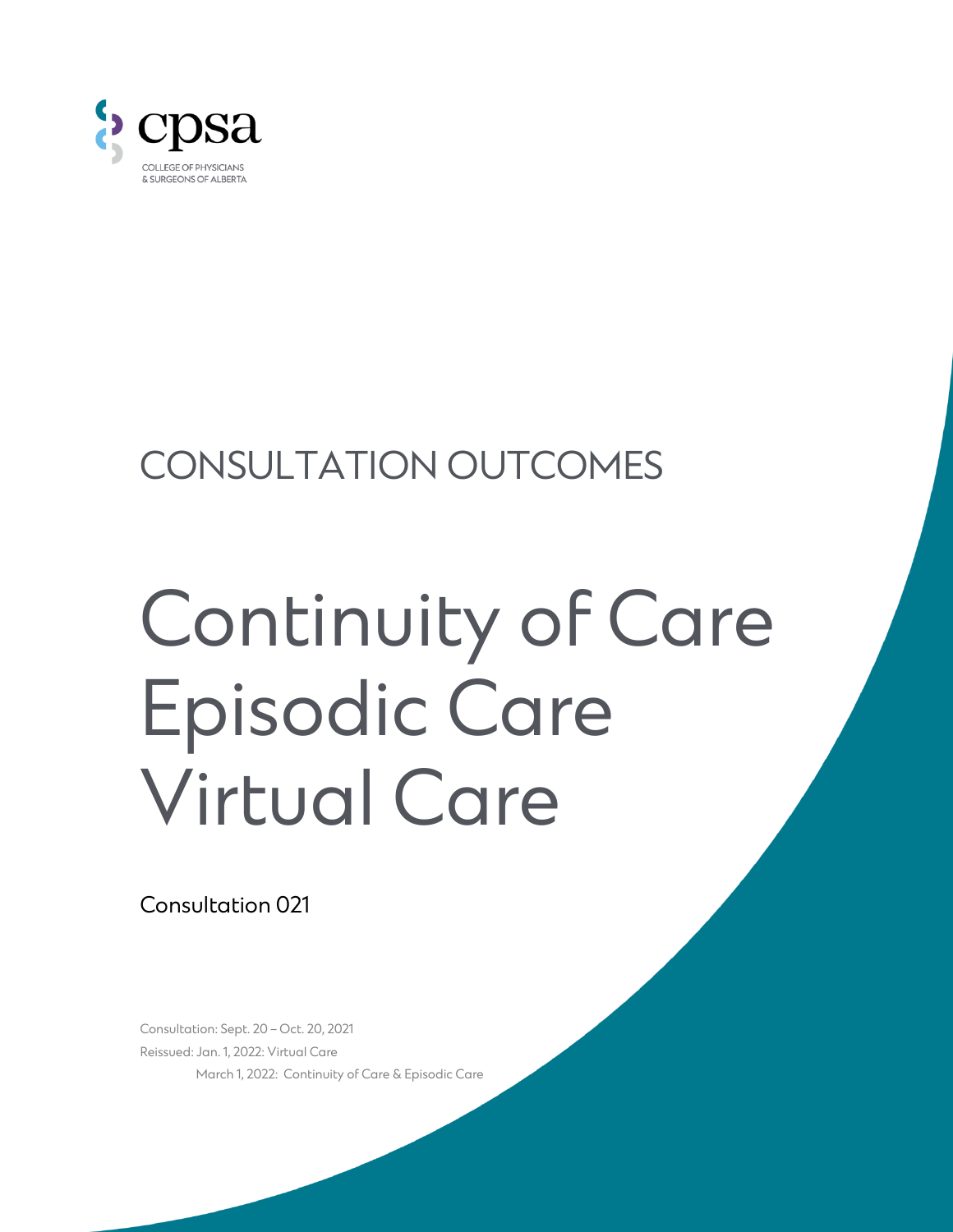

# **CONSULTATION**

At their September 2021 meeting, CPSA Council approved the formal consultation of draft standards of practice on *Continuity of Care*, *Episodic Care* and *Telemedicine*. [Consultation took place](https://cpsa.ca/physicians/standards-of-practice/consultation/consultation-021/) Sept. 20 to Oct. 20, 2021, and sought feedback from physicians, and partner organizations and Albertans. Initial feedback indicated the need for substantive changes to the drafts, which resulted in a reconsultation period from Nov. 2 to 15, 2021, engaging with those who initially provided input during the formal consultation.

# **CONSULTATION RESULTS**

#### *Continuity of Care*

We received 42 responses during the consultation, consisting of comments from 20 physicians, four partner organizations and 19 survey responses. Main themes (based on consultation version):

- Physicians should not be held accountable for patients who fail to take a physician's advice to complete an investigation.
- Tracking all investigations is impractical and onerous.
- Physicians should be able to charge for uninsured services provided after-hours.
- Prohibiting physicians from ordering investigations under another physician's name was identified as impractical in the context of locums, residents, fellows and some specialties (e.g., pathologists).
- The standard needs to better reflect team-based care.

At the time of the consultation, there was no ability to copy another healthcare provider within Connect Care; however, a "copy" feature has since become available.

#### *Episodic Care*

We received 41 responses during the consultation, consisting of comments from 16 physicians, four partner organizations and 22 survey responses. Main themes (based on consultation version):

- There are challenges in communicating to patients about the difference between episodic and established care, as well as associated expectations.
- Sharing a copy of the encounter with the family physician raised potential concerns about patient privacy and autonomy. We heard feedback that requiring a physician to do this for every encounter is impractical and has potential budgetary implications for AHS.
- Feedback on this standard also highlighted concerns with prohibiting a physician from ordering investigations under others' names:
	- $\circ$  It was noted it can take weeks for an EMR provider/AHS to set up a new profile and that sometimes a locum is gone before the profile is set up
	- o There is risk of results being lost if locums order under their own name, but have moved on from the clinic before results come back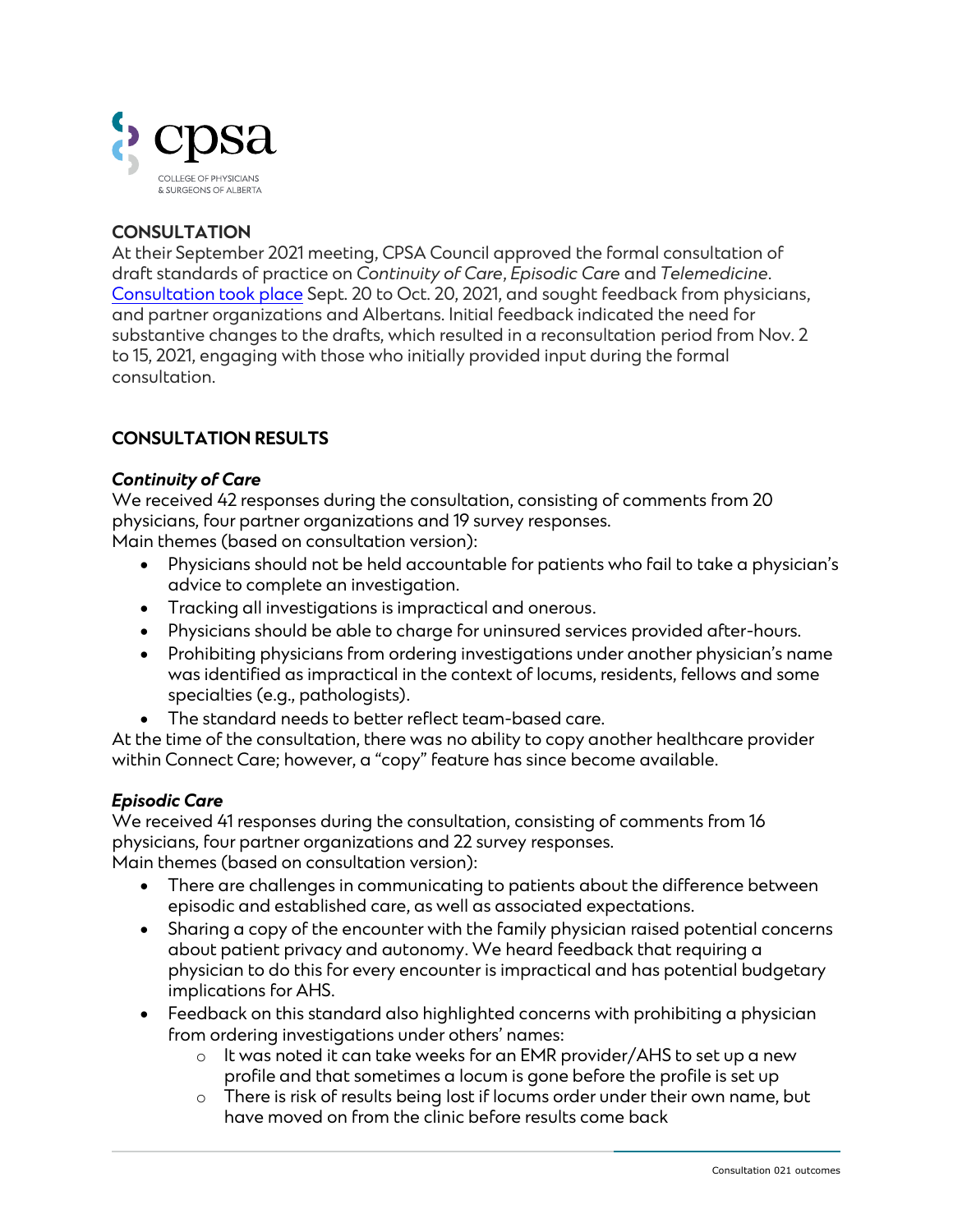

# *Virtual Care*

We received 103 responses during the consultation, consisting of comments from 50 physicians, four partner organizations, one Albertan and 48 survey responses. Main themes (based on consultation version):

- Requiring all out-of-province physicians to register with CPSA:
	- o Creates barriers to care for both Albertans and out-of-province patients in underserviced/rural areas; and
	- o Is not patient-centred—it should be easier for patients to access care.
- Several called for national physician registration:
	- o Virtual care requirements are inconsistent across the country.
- Requests for clarification on cross-border care versus care within Alberta:
	- o Flexibility is needed for out-of-province physicians to provide care to their patients who may be in Alberta temporarily.
- There were concerns about enforcing the standard in the context of virtual healthcare apps and corporations with business interests:
	- o How does the standard apply to these businesses or the physicians working for them?

# **SUMMARY OF CHANGES**

#### *Continuity of Care*

- Language added to preamble to address benefits of continuity of care, as well as to acknowledge team-based systems.
- Clause 1(b) modified to require tracking results only for patients with a risk of clinically significant outcomes.
- Clause 2 added to address team-based care.
- Clause 4(c) added to ensure transfer of care is communicated to the patient.
- Clause 6 reworded to address critical test results, as many results may be abnormal but not critical with regard to after-hours availability.
- Clause 8 clarified to allow billing for uninsured services.

# *Episodic Care*

- This standard underwent no significant changes. Ensuring continuity of care between episodic patient interactions remains paramount to patient safety.
- Subclauses of 2(c) removed to simplify requirement.
- Clause 3 rewritten for clarity.